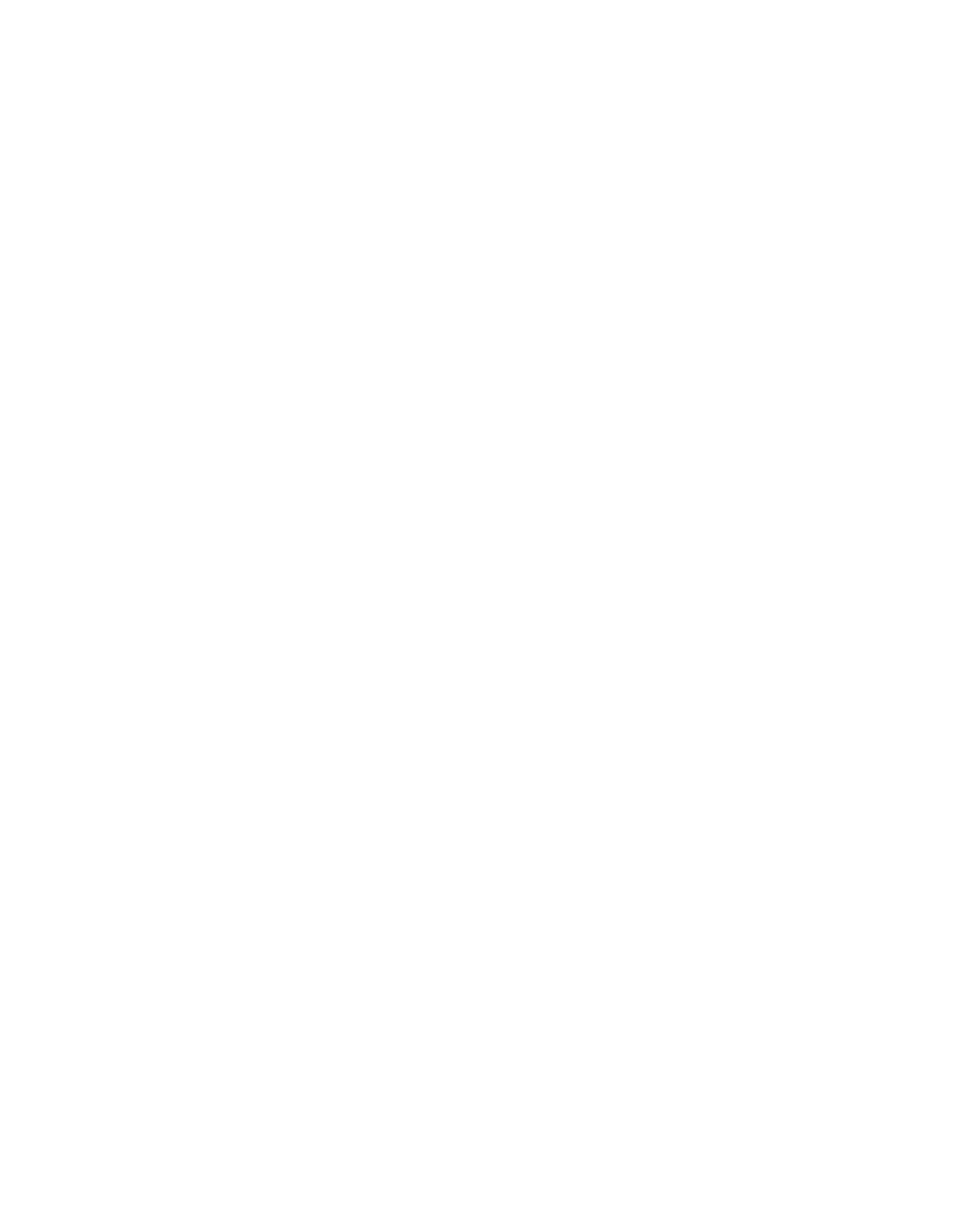# **SECTION 15081 GASKETS**

### <span id="page-2-0"></span>**PART 1 - GENERAL**

#### <span id="page-2-1"></span>1.01 REQUIREMENT

Gaskets for steel and cast iron flanges shall be of dimensions conforming to the requirements of Standard Drawing B-288, and shall be standard full face for pipe 27" diameter and larger.

Gaskets shall be 1/16", non-asbestos model # Garlock 3000 or Tripac 5000.

- 1.02 FLANGE INSULATING GASKET KITS
	- A. Pipe flange insulating kit materials shall be of the type designated by the manufacturer as suitable for appropriate service at the operating temperatures and pressures specified on the Plans.
	- B. Flange insulating kits shall consist of a one piece full-face, insulating gasket, an insulating sleeve for each bolt, two insulating washers for each bolt, and a steel washer between each insulating washer and nut.

1. Insulating gasket shall be a full faced NEMA Grade G-10 Glass Epoxy Laminated Retainer with a precision tapered groove to accommodate the compression of a BUNA-N or VITON sealing element. Minimum total thickness shall not be less than 1/8-inch. Dielectric strength shall be not less than 550 volts per mil, and compressive strength of not less than 50,000 psi. Use PSI Linebacker or equal.

- a. Optional Materials:
	- 1. Neoprene faced phenolic gasket

2. Insulating sleeves shall be full length, one piece, insulating flange bolt sleeves for the appropriate bolt size. Insulating sleeves shall be NEMA G-10 Glass Epoxy Laminated tubing (Pyrox). Dielectric strength shall be not less than 400 volts per mil.

- a. Optional Materials:
	- 1. Phenolic tubing
	- 2. Nomex tubing
	- 3. Mylar tubing
	- 4. Polyethylene tubing

3. Insulating washers shall be NEMA Grade G-10 Glass Epoxy Laminated Washers with a minimum thickness of 1/8-inch. Dielectric strength shall not be less than 550 volts per mil, and compressive strength of not less than 50,000 psi.